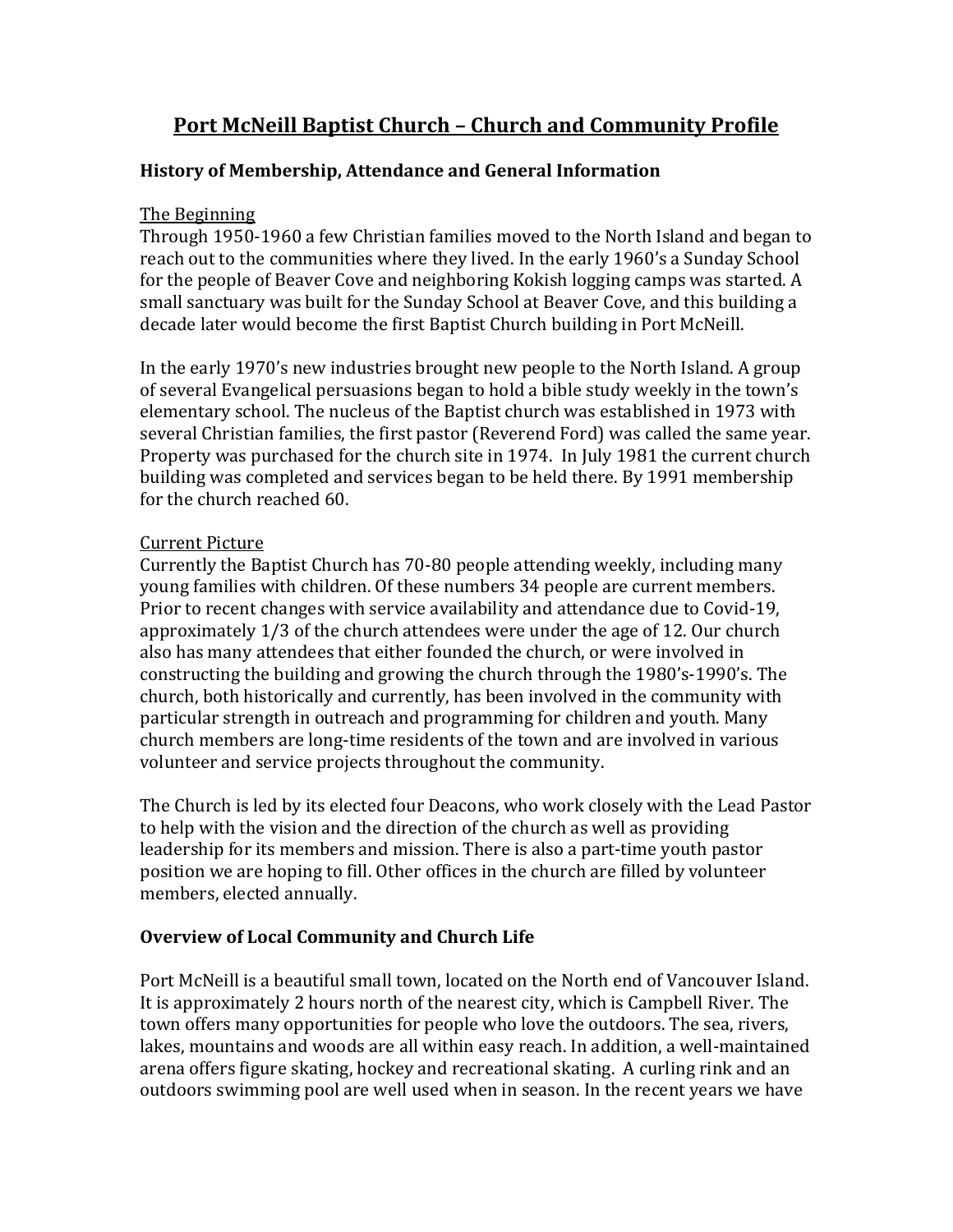opened up a movie theatre, which plays older movies as well as some newer ones at a fraction of the price compared to movie theatres in the cities. Many groups also use the gymnasiums in the schools for tennis, basketball and other sports activities.

The economy of the North Island appears to be improving. Real estate prices, while still affordable, are increasing. People in Port McNeill are friendly. Many are longterm residents, but we do have a segment of our population that is more transient. We have very good water and clean air most of the time. A one-sentence summary might say that Port McNeill is a pleasant, small town with good future prospects.

In terms of town services, there is a gas station, grocery store, several retail stores to purchase daily/household needs. Several restaurants are available for dining out. The town also has several mechanical shops, six hotels/motels, a pet store and other specialty shops. There are six or seven apartment complexes in town. There are also several home-based and public hair salons.

There are two daycares in town; one is located at Cheslakees Elementary school which is also the location of the town's kindergarten program. Sunset Elementary School enrolls students from grades 1-7. North Island secondary school serves Grade 8-12 students of the town and area including the islands, Woss and Port Alice.

A small hospital, medical clinic, one dentist and a physiotherapist serve the people of the town. Specialists including a chiropractor, make regular visits to Port McNeill. An excellent volunteer fire department, an ambulance crew and a number of RCMP officers also provide for the safety of the citizen. Besides the Baptist church there are four other churches in Port McNeill. These are the Apostolic, the Anglican-United, the Catholic, and the Mormon churches.

Logging and Tourism are the main industries of the area. Western Forest Products has a large administrative office in town. Other logging companies are also established here. Logging maintenance shops, a log sort, a ferry terminal and a small craft harbor are part of the community. Several helicopter businesses also offer employment. A small airport is situated a few kilometers from town. Unemployment is relatively low in the area, although when the logging companies shut down for one reason or another many families are affected.

Port Hardy is a thirty-minute drive from Port McNeill. It offers additional shopping, a major airport, an indoor swimming pool and many other conveniences to those willing to make the easy drive there.

In addition, there are two other nearby communities on islands across from Port McNeill. A 20-minute ferry ride will take you to Malcolm Island and the village of Sointula, originally established by Finnish settlers in the early 1900's. Continue on the ferry and you will arrive on Cormorant Island, traditional [Kwakwaka](https://en.wikipedia.org/wiki/Kwakwaka%27wakw)'wakw territory and the Village of Alert Bay. Alerta Bay has two First Nations reserves and is home to the U'mista Cultural Centre as well as the world's largest totem pole.